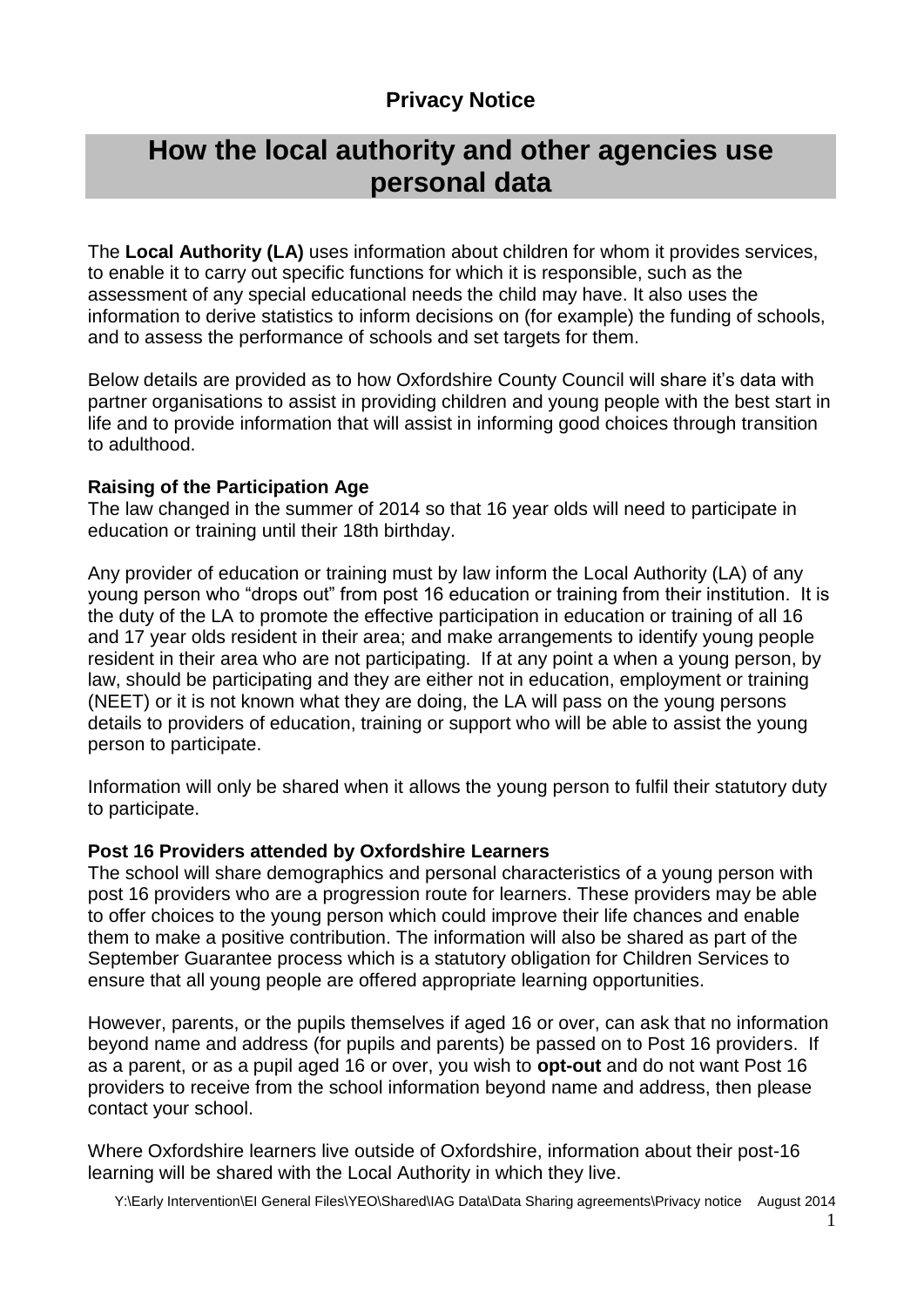#### **Local Authority sharing information with the School and (where applicable) the School's contracted IAG Provider**

The LA will share information we get about post 16 learning providers with the school and the School's contracted IAG Provider – where there is a contract in place (e.g. with Adviza, Prospects, etc). We share details of what offers of learning young people have received from other learning providers (such as Colleges) before they leave the school to make sure everyone has some learning in place for Year 12.

The school may also receive information about offers of learning for their students directly, under their own arrangement with post-16 learning providers.

The LA also share information about what young people do after compulsory education for two years after finishing year 11, and until age 24 if the young person has a Learning Difficulty Assessment (LDA) or Education and Health Care (ECH) Plan in place before they leave education.

If you require further information about how the Local Authority (LA) stores and uses your information, then please go [www.oxfordshire.gov.uk/cms/public-site/access-data-and](http://www.oxfordshire.gov.uk/cms/public-site/access-data-and-information)[information](http://www.oxfordshire.gov.uk/cms/public-site/access-data-and-information) 

If you are unable to access this websites we can send you a copy of this information. Please contact the LA or DfE as follows:

 Oxfordshire County Council Subject Access Requests (SAR) FIS PO Box 876 Oxford OX1 9PB Website: [www.oxfordshire.gov.uk](http://www.oxfordshire.gov.uk/) Telephone: 08452 26 26 36

*The processing of pupils' personal data by the other organisations is outlined below:*

**Ofsted** uses information about the progress and performance of Children to help inspectors evaluate the work of schools, to assist schools in their self-evaluation, and as part of Ofsted's assessment of the effectiveness of education initiatives and policy. Ofsted also uses information about the views of children and young people, to inform children's services inspections in local authority areas. Inspection reports do not identify individual Children.

[www.ofsted.gov.uk](http://www.ofsted.gov.uk/)

The **Skills Funding Agency and the Education Fund Agency** use information about Children aged 14 and over (or enrolling for post-14 qualifications) for statistical purposes in order to evaluate and develop education policy and monitor the performance of the education service as a whole. Further information on how this data is used may be found at [www.education.gov.uk.](http://www.education.gov.uk/)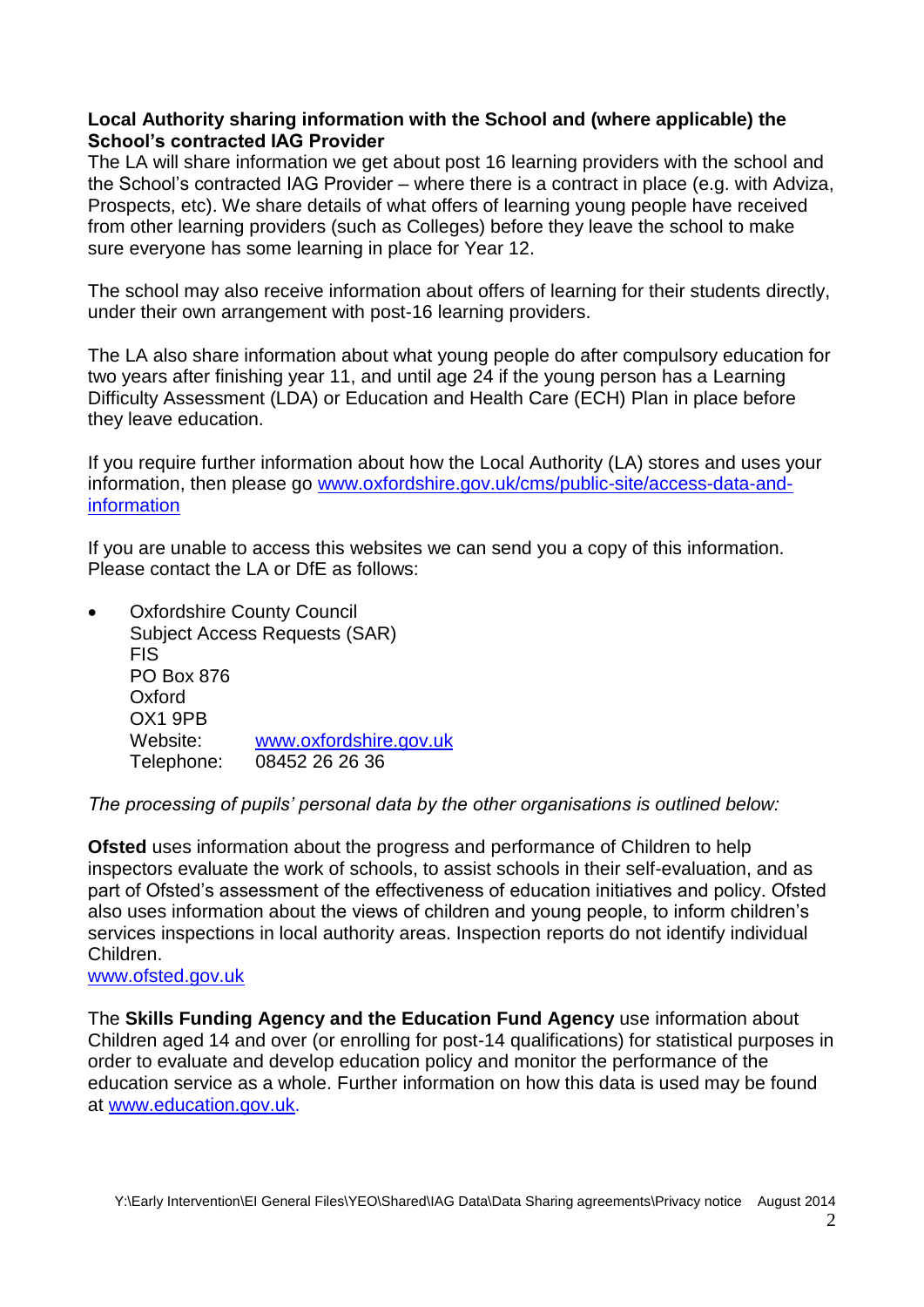The Chief Executive of Skills Funding also administers the Learning Records Service (previously known as the Managing Information Across Partners Programme) which uses a minimum set of personal data to:

- issue and maintain a Unique Learner Number (ULN) for children of 14 years and over and for those registering for post-14 qualifications
- create and offer a Personal Learning Record (PLR)
- enable advice and guidance to be offered to the learner (for example, helping to choose the right course)
- facilitate the processing of qualification awards by approved awarding organisations.

Approved organisations (including other schools) will be allowed to access the limited set of personal data. More information on the Personal Learning Record, Unique Learner Number, Learner Plan and Qualification Credit Framework is available on the Learning Records Service website. This sharing of data reduces the need for learners having to supply the same information repeatedly to different organisations and significantly reduces the risk of inaccurate information being held about them. Details of how an individual may opt-out of sharing achievement data in their

Personal Learning Record with these organisations are also available from the Learning Records Service.

[www.skillsfundingagency.bis.gov.uk](http://www.skillsfundingagency.bis.gov.uk/)

#### **Cheylesmore House, Quinton Road, Coventry, Warwickshire CV1 2WT**

The **Department of Health** uses anonymised information about Children's height and weight collected in primary and middle schools as part of the National Child Measurement Programme to inform, influence and improve health policy. The Department of Health also provides aggregate PCT-level data to the Care Quality Commission for performance assessment of the health service.

[www.dh.gov.uk](http://www.dh.gov.uk/)

The **Department for Education (DfE)** uses information about Children for research and statistical purposes in order to inform, influence and improve education policy and to monitor the performance of the education service as a whole. **Child level information may be matched with other data sources** that DfE holds in order to model and monitor their educational progression and to provide comprehensive information back to local authorities (LAs) and learning institutions to support their day-to-day business. DfE may also use contact details from these sources to obtain samples for statistical surveys which may be carried out by research agencies working under contract to DfE. Participation in such surveys is usually voluntary. DfE may also match data from these sources to data obtained from statistical surveys.

**Child level data may also be shared with other Government departments and** 

**agencies** (including the Office for National Statistics) for statistical or research purposes only. In all these cases, the matching will require that individualised data is used in the processing operation but that data will not be processed in such a way that it supports measures or decisions relating to particular individuals or identifies individuals in any results. This data sharing will be approved and controlled by the Department's Chief Statistician.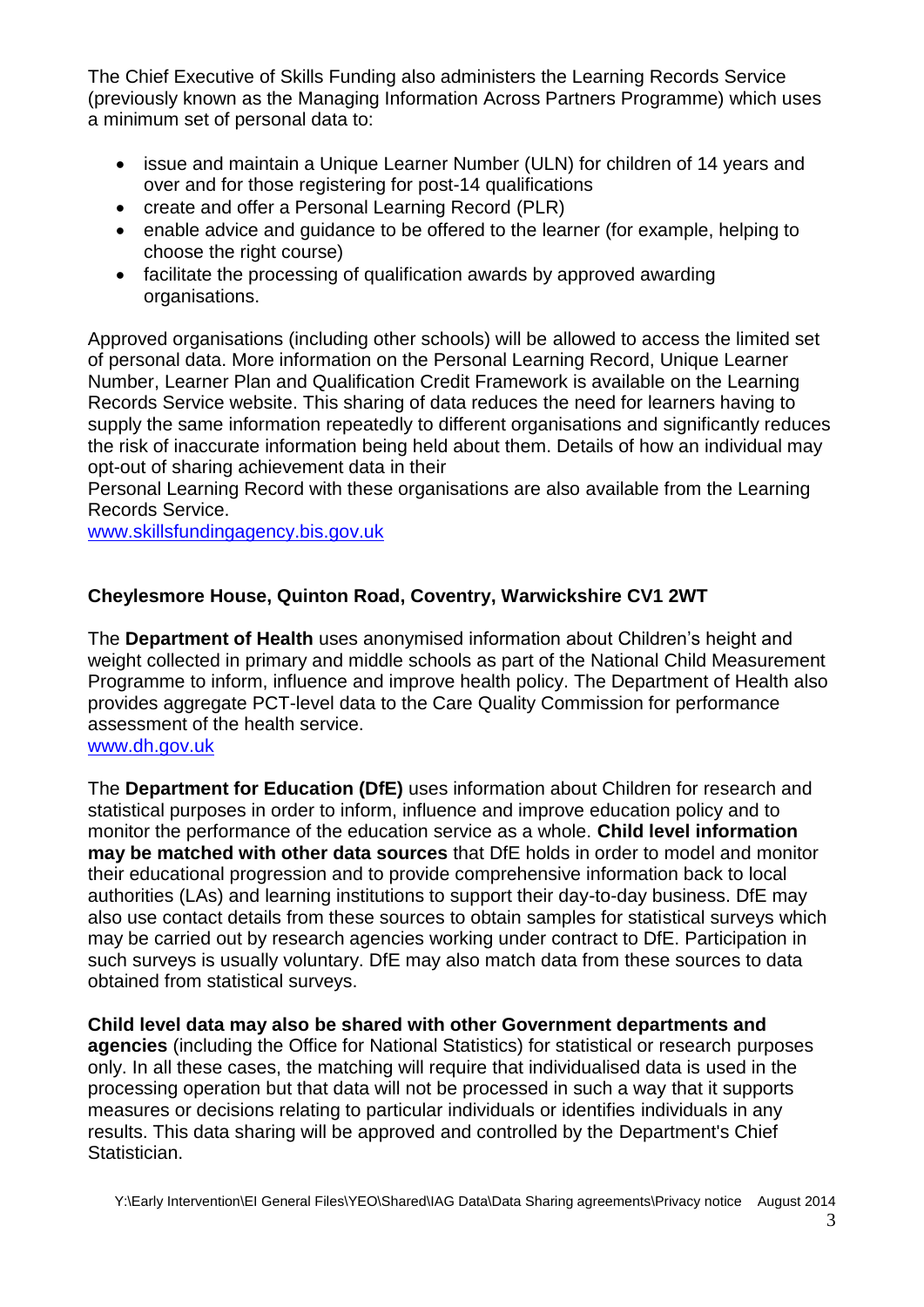**DfE may also disclose individual Child information to independent researchers** into the educational achievements of Children who have a legitimate need for it for their research, but each case will be determined on its merits and subject to the approval of the Department's Chief Statistician. DfE's powers to pass data to researchers are derived from The Education (Individual Child Information) (Prescribed Persons) (England) Regulations. These regulations restrict the researchers who may receive data to 'persons conducting research into the educational achievements of Children and who require individual Child information for that purpose'.

**DfE is the Data Controller for the purposes of the Data Protection Act.** Further information is available about the third party organisations to which DfE also passes Child data, as the law allows.

**Children, as data subjects, have certain rights under the Data Protection Act**, including a general right of access to personal data held on them. Their parents exercise this right on their behalf if they are too young (under 12) to do so themselves. If you wish to access the personal data which DfE holds about your child, then please contact the Department:

Public Communications Unit Department for Education Sanctuary Buildings Great Smith Street London SW1P 3BT Website: www.education.gov.uk Email: info@education.gsi.gov.uk Telephone: 0870 000 2288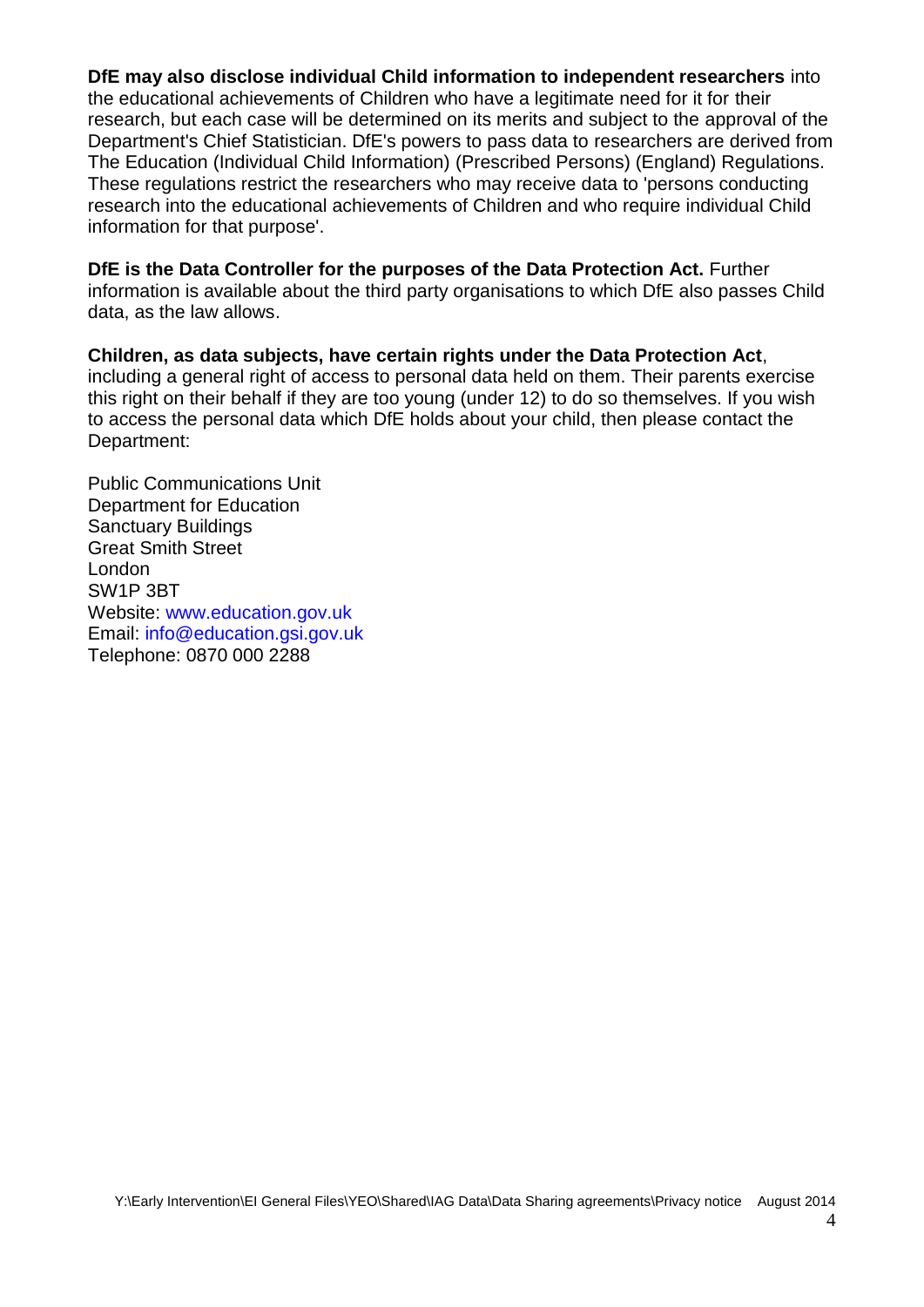#### Annex 1

#### **Information provided by the school to the Local Authority and post 16 providers is intended to help over come barriers to participation and help the young person to access the appropriate support in their transition from Y11 to Post 16 education or training.**

However, parents, or the pupils themselves if aged 16 or over, can ask that no information beyond name and address (for pupils and parents) be passed on to Post 16 providers. If as a parent, or as a pupil aged 16 or over, you wish to **opt-out** and do not want Post 16 providers to receive from the school information beyond name and address, then please contact your school.

The information which will be shared is detailed below:

- Young person's full name
- Unique Learner Number / Unique Pupil Number
- Full address, including postcode
- Contact telephone numbers
- Academic attainment
- Ethnicity
- Looked After/In Care
- Caring for own child
- Refugee/Asylum Seeker
- Carer not own child
- Care Leaver
- Pregnancy / father to be
- Parent
- Teenage Parent
- Learning Difficulties and/or Disabilities
- Behavioural, Emotional and Social Difficulties
- English as an Additional Language
- Attendance data
- Exclusion data
- Pre-16 Early Intervention database rating
- Has been or is receiving support via the Team Around the School (Lead Professional, Common Assessment Framework (CAF), Team Around the Child  $(TAC))^*$
- Risk of NEET Indicator (NEET= Not in Education, Employment or Training)

\*This information will only be disclosed if the young person has given consent through the CAF process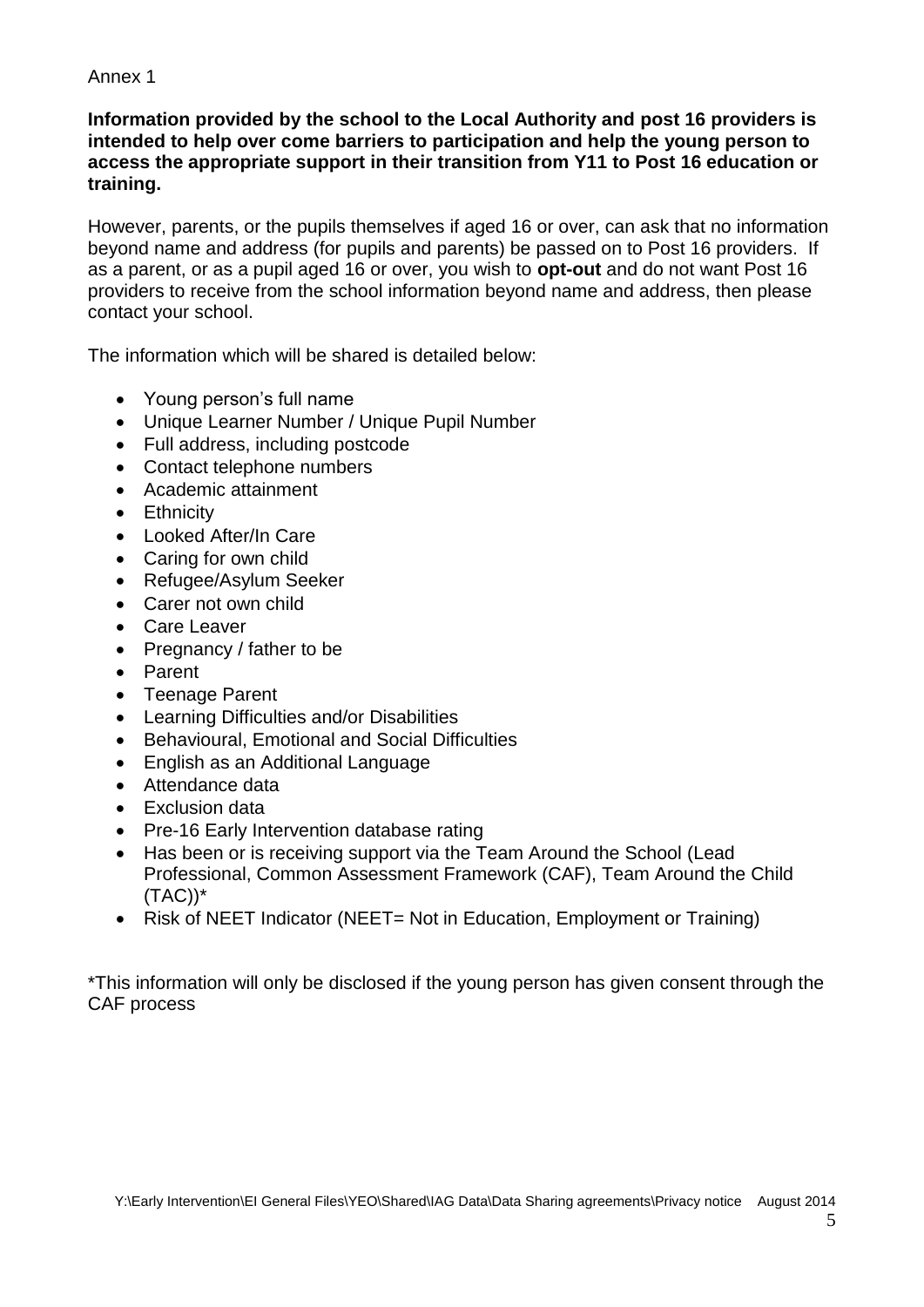#### Annex 2

# **Data sharing between local authorities and Post 16 providers**

1. The legislation local authorities should take into account when considering local information sharing arrangements for the implementation of RPA for 16 and 17 year-olds. The two relevant legislative provisions for data sharing are sections 68 and 77 of the Education and Skills Act 2008. These are set out in Annex 3. Section 77 allows a local authority to supply information about young people to an organisation that is providing services under section 68.

2. The Department for Education considers that by putting in place a written agreement on how they will work with the providers, local authorities will be entering into arrangements with those providers for the provision of section 68 services. This allows the local authority to provide details of eligible young people to the providers in their area. It would also allow the local authority to confirm the status of young people who have been identified independently by the provider.

3. In keeping with normal practice, both providers and local authorities will want to ensure that the use of young peoples' data is consistent with their Data Controller registrations and privacy notices prior to sharing data.

4. In addition local authorities and providers must comply with the Data Protection Act, applying the normal data protection principles that relate to processing personal data. Explicit consent to share is not essential provided that "the processing is necessary for compliance with any legal obligation" (i.e. the section 68 duty). Again both parties should satisfy themselves that they are compliant. The Information Commissioner's Office data sharing code of practice3 should help in this regard. Local authorities may also want to consider updating their consent forms with details of relevant organisations involved.